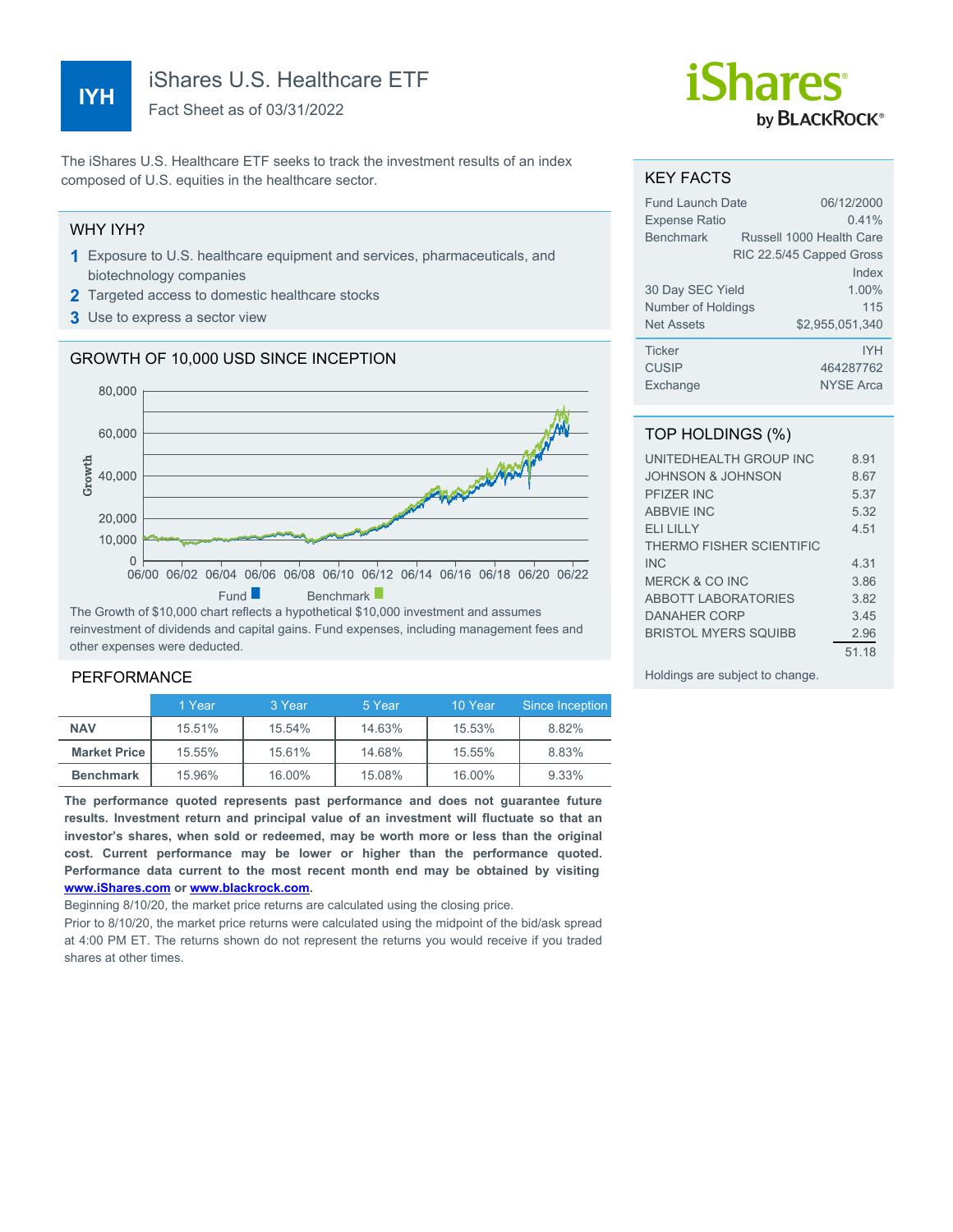#### TOP SECTORS (%)

| 28.52% |
|--------|
| 20.42% |
| 16.40% |
| 13.44% |
| 12.93% |
| 2.93%  |
| 1.97%  |
| 1.37%  |
| 1.31%  |
| 0.52%  |
| 0.19%  |
|        |

#### FUND CHARACTERISTICS

| Beta vs. S&P 500 (3y)     | 0.73   |
|---------------------------|--------|
| Standard Deviation (3yrs) | 15.99% |
| <b>Price to Earnings</b>  | 24.17  |
| Price to Book Ratio       | 520    |

#### FEES AND EXPENSES BREAKDOWN

| <b>Expense Ratio</b>             | 0.41%    |
|----------------------------------|----------|
| Management Fee                   | 0.41%    |
| Acquired Fund Fees and Expenses  | $0.00\%$ |
| Foreign Taxes and Other Expenses | $0.00\%$ |

#### **GLOSSARY**

**Beta** is a measure of the tendency of securities to move with the market as a whole. A beta of 1 indicates that the security's price will move with the market. A beta less than 1 indicates the security tends to be less volatile than the market, while a beta greater than 1 indicates the security is more volatile than the market.

**The price to earnings ratio (P/E)** is a fundamental measure used to determine if an investment is valued appropriately. Each holding's P/E is the latest closing price divided by the latest fiscal year's earnings per share. Negative P/E ratios are excluded from this calculation. For hedged funds, the underlying fund's value is shown.

**The price to book (P/B)** value ratio is a fundamental measure used to determine if an investment is valued appropriately. The book value of a company is a measure of how much a company's assets are worth assuming the company's debts are paid off. Each holding's P/B is the latest closing price divided by the latest fiscal year's book value per share. Negative book values are excluded from this calculation. For hedged funds, the underlying fund's value is shown.

**Want to learn more?** www.iShares.com **C** www.blackrockblog.com **N** @iShares

**Carefully consider the Fund's investment objectives, risk factors, and charges and expenses before investing. This and other information can be found in the Fund's prospectus, and if available, summary prospectus, which may be obtained by calling 1-800-iShares (1-800-474-2737) or by visiting www.iShares.com or www.blackrock.com. Read the prospectus carefully before investing.**

**Investing involves risk, including possible loss of principal.**

Funds that concentrate investments in a single sector will be more susceptible to factors affecting that sector and more volatile than funds that invest in many different sectors.

Diversification may not protect against market risk or loss of principal. Shares of ETFs are bought and sold at market price (not NAV) and are not individually redeemed from the fund. Any applicable brokerage commissions will reduce returns.

**Index returns are for illustrative purposes only. Index performance returns do not reflect any management fees, transaction costs or expenses. Indexes are unmanaged and one cannot invest directly in an index. Past performance does not guarantee future results.**

"Acquired Fund Fees and Expenses" reflect the Fund's pro rata share of the indirect fees and expenses incurred by investing in one or more acquired funds, such as mutual funds, business development companies, or other pooled investment vehicles. AFFE are reflected in the prices of the acquired funds and thus included in the total returns of the Fund.

The iShares Funds are distributed by BlackRock Investments, LLC (together with its affiliates, "BlackRock").

The iShares Funds are not sponsored, endorsed, issued, sold or promoted by S&P Dow Jones Indices LLC, nor does this company make any representation regarding the advisability of investing in the Funds. BlackRock is not affiliated with S&P Dow Jones Indices LLC.

© 2022 BlackRock. All rights reserved. **iSHARES**, **iBONDS** and **BLACKROCK** are registered trademarks of BlackRock Inc, or its subsidiaries. All other marks are the property of their respective owners.

FOR MORE INFORMATION, VISIT WWW.ISHARES.COM OR CALL 1-800 ISHARES (1-800-474-2737)

iS-IYH-F0322